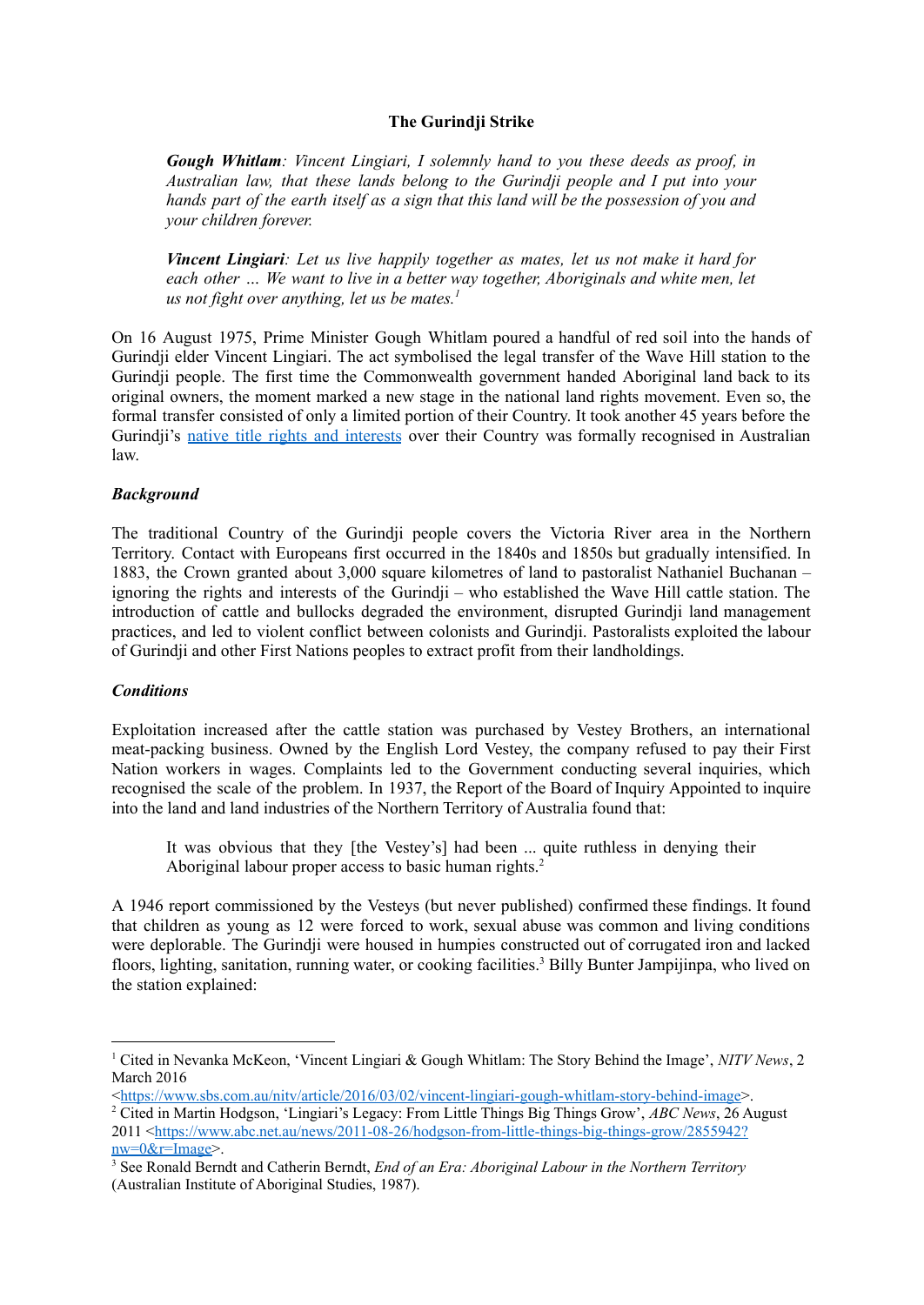We were treated just like dogs. We were lucky to get paid the 50 quid a month we were due, and we lived in tin humpies you had to crawl in and out on your knees. There was no running water. The food was bad – just flour, tea, sugar and bits of beef like the head or feet of a bullock.. 4

In the 1960s, Dexter Daniels, the Aboriginal Organiser of the North Australian Workers' Union, pressured his union to fight to improve conditions. The union applied to the Commonwealth Conciliation and Arbitration Commission to amend the pastoral award to remove sections discriminating against First Nations peoples. In 1966, in the face of strong opposition from the pastoralists, the Commission agreed. However, it delayed implementation of the new, non-discriminatory award for three years.

# *The Strike*

The Gurindji were done waiting. On 23 August 1966, Lingiari led 200 Gurindji stockmen, house servants and their families off the Wave Hill Cattle Station. The following year, the Gurindji moved their camp to the nearby sacred site of Wattie Creek / Daguragu. It was here that they began their 10-year struggle.

Initially white media and politicians saw the strike as a fight for fair wages and conditions. However, the Gurindji were clear from the beginning. They wanted their land back. The Gurindji drafted a petition to Australian [Governor-General](https://www.nma.gov.au/__data/assets/pdf_file/0007/698308/petition-to-lord-casey.pdf) Lord Casey, asking for a lease of 1,300 square kilometres around Daguragu. They exclaimed,

We, the leaders of the Gurindji people, write to you about our earnest desire to regain tenure of our tribal lands in the Wave Hill-Limbunya area of the Northern Territory, of which we were dispossessed in time past, and for which we received no recompense.

Our people have lived here from time immemorial and our culture, myths, dreaming and sacred places have evolved in this land. Many of our forefathers were killed in the early days while trying to retain it. Therefore we feel that morally the land is ours and should be returned to us. Our very name Aboriginal acknowledges our prior claim. We have never ceased to say amongst ourselves that Vesteys should go away and leave us our land.

Lord Casey [refused](https://www.nma.gov.au/__data/assets/pdf_file/0008/698309/response-to-the-gurindji-petition.pdf) the lease. He explained:

You should be careful that you do not do anything to break the law in any way or to interfere with the rights of the pastoral lessee.

The Gurindji strike inspired First Nations peoples on other stations. Nearby pastoralists were forced to increase wages and conditions to prevent further strike action. They also pressured the government to break the strike, by cutting off food supplies and threatening eviction. However, the determination of the Gurindji was impacting public opinion particularly in the south of the country. Vincent Lingiari and other leaders were invited to give talks and church, trade union and student groups raised money and campaigned for the Gurindji struggle.

Around the same time, other First Nations peoples in the Northern Territory were fighting for their rights to land. The Yolngu people of Yirrkala and the Larrakia people went to court and sent petitions calling for land rights. These efforts contributed to a drastic shift in public opinion. Songwriters Paul

<sup>4</sup> Lindsay Murdoch, 'Stockmen Mark Long Walk to Freedom and Land Rights', *Sydney Morning Herald*, 17 July 2006 [<https://www.smh.com.au/national/stockmen-mark-long-walk-to-freedom-and-land-rights-20060717](https://www.smh.com.au/national/stockmen-mark-long-walk-to-freedom-and-land-rights-20060717-gdnz6t.html) [gdnz6t.html](https://www.smh.com.au/national/stockmen-mark-long-walk-to-freedom-and-land-rights-20060717-gdnz6t.html)>.